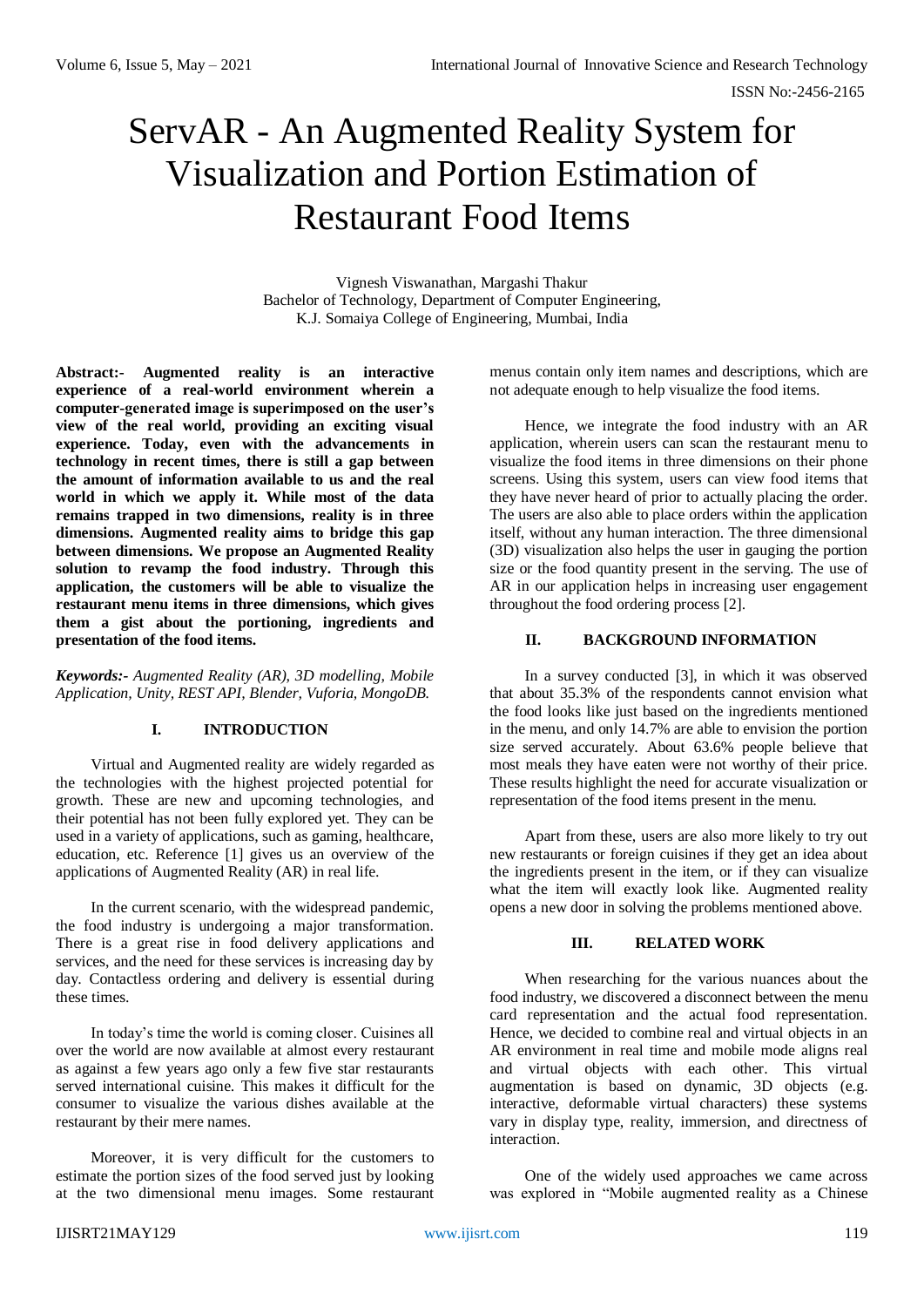menu translator" [4]. The paper presents an application which translates Chinese menus into English. The system runs on an Android device. Image recognition is used to trace and register AR markers. The Chinese words in the menu work as marker images. It creates a database of the restaurant menu items using Features from Accelerated Segment Test (FAST) implemented by Vuforia Library. The system checks the database, and after matching it with the marker texts, will generate the image of the food using the Unity 3D game engine. The other benefit it offers is that many times it happens one cannot gauge the ingredients of the dish just by the mere name here is where the application comes in handy. The application helps when the restaurant menus are written in a foreign language, and no standard translation of the dishes in English is available. The English names could be very obscure, and does not help identify the ingredients of the dish.

Another aspect that drew our attention was the focus on actual portions served when the food item is ordered. Estimating the portion or amount of food which will be served is a difficult task. Reference [5] demonstrates potential as a practical tool to support the accurate serving of food for portion control. The paper proposes an android tool which would render a 2D model after hovering over the menu card. However, 2D models do not accurately grasp the aesthetics of the food item.

We also decided to add additional features apart from the ones listed above. Our aim was to build a complete restaurant ordering and rating system, along with other features which enhance the user experience. Users can visualize the different items in 3D, choose the dishes that they like the most, place orders and review the dishes within the application itself.

We also conceptualized a prototype to implement the rating and review mechanism in 3D. Once the marker images are scanned, the prototype shows a small 3D model of the food item, and its ratings and reviews are also displayed alongside it.



Fig. 1. System model

Fig. 1 shows the final system model of our application. This model represents all the major features of our system.

# **IV. PROPOSED MODEL**

## *A. LOGICAL FLOW*

Our system adopts an approach wherein markers are used as triggers to show 3D models of food items.. Augmented Reality markers or AR-markers are objects or images which are trained so that they can be recognised later easily and act as triggers to display certain virtual information. Reference [6] proposes a marker-based system which can be used for mobile devices.

For our system, we use small icons which represent the food items being served as marker images. Whenever a user scans these markers using his mobile device, the respective 3D model of the food item is shown on the screen.

All marker images are added to the Vuforia database. Then, we download the database and import it within Unity. The 3D models of the food items are created using Blender. These models are converted into the .fbx format and imported into the Unity application. The markers from the Vuforia database are then mapped with the appropriate 3D models within Unity.



 $\mathbf{C}$ **INDIA** EST. 2020 ServAR **MENU DONUT** ₹75 Freshly baked donut glazed with strawb<br>cream and topped with sprinkles **CUPCAKE** ₹35 Freshly baked cupcakes served with vanilla<br>frosting NOODLES ₹135 .<br>Noodles tossed with a sweet and spicy.<br>Korean-style BBQ sauce, napa and cabbage

Fig. 3. Marker images used in making the menu card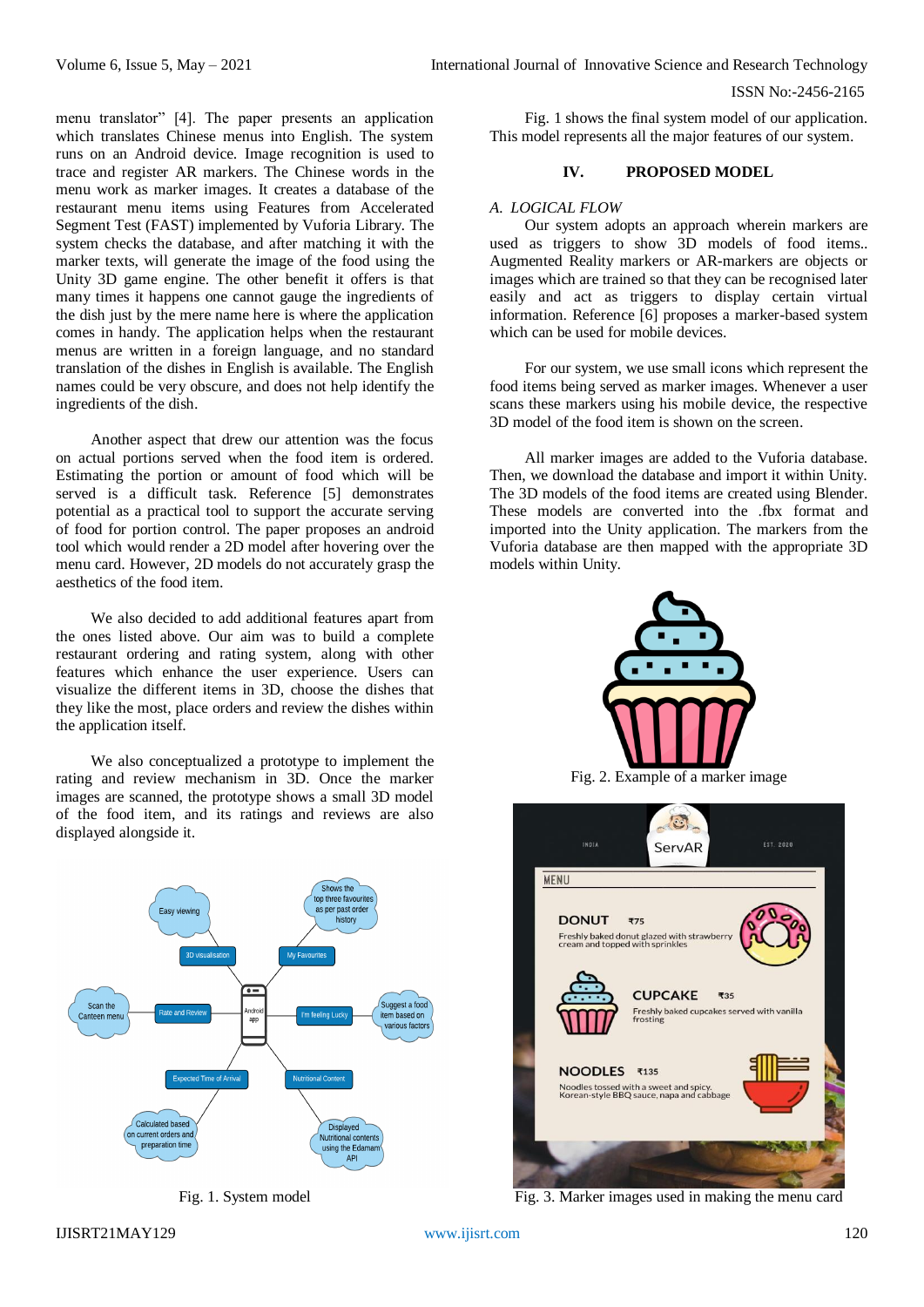#### *B. SOFTWARE ARCHITECTURE*

The proposed system employs a mobile application with Unity engine to create the frontend. All the tasks such as scanning marker images, viewing the menu, placing the orders, etc is done using the Unity UI. The backend is created using Flask REST(representational state transfer) API(application programming interface). All requests are passed between the application and backend by making API calls. The REST API connects to the MongoDB database,

which is used to store user data, as well as all other application related information.

The application also has several other features, such as an in-app menu for placing orders, user favourites, 'I am feeling lucky' feature, Expected time of arrival (ETA) calculation, etc. All computations are done on the server side using the REST API.



Fig. 4. Flow diagram of the system working

## *C. ADMIN PANEL*

The system also consists of an Admin panel, wherein the restaurant admin can view the pending as well as the completed orders, as shown in Fig. 5. All new orders are displayed on the dashboard as pending orders. The dashboard uses data from the MongoDB database to display the orders placed by the users.

Once the order is fulfilled, the restaurant admin can press the 'Delivered' button to mark the order as completed.



Fig. 5. Admin dashboard to view pending orders

## **V. IMPLEMENTATION**

# *A. VISUALIZATION OF FOOD ITEMS*

Once the user has logged in, Customers will be able to visualize his/her menu in 3D. This will be implemented using 3D models in Blender software. The customer will have to hover the phone over the marker text in order to view the 3D models of the food items.

The user who visits the restaurant can download the application on their phone. Once the application is opened the user will be presented with an option to use the camera to view the restaurant menu items.

On hovering the application over the menu card, the Vuforia plugin will notice the image targets which are present in the menu card and effectively map the target to its respective 3D model. (This Image target and 3D model mapping is done in the Unity project itself by establishing parent child relationship between the Image target and the model). Similarly, these image targets within the menu card are uploaded beforehand to the Vuforia Target manager database and downloaded within the Unity Project assets. Fig. 6 shows the rendered 3D model of the cupcake marker image in Fig. 2 displayed when the user scans the menu card.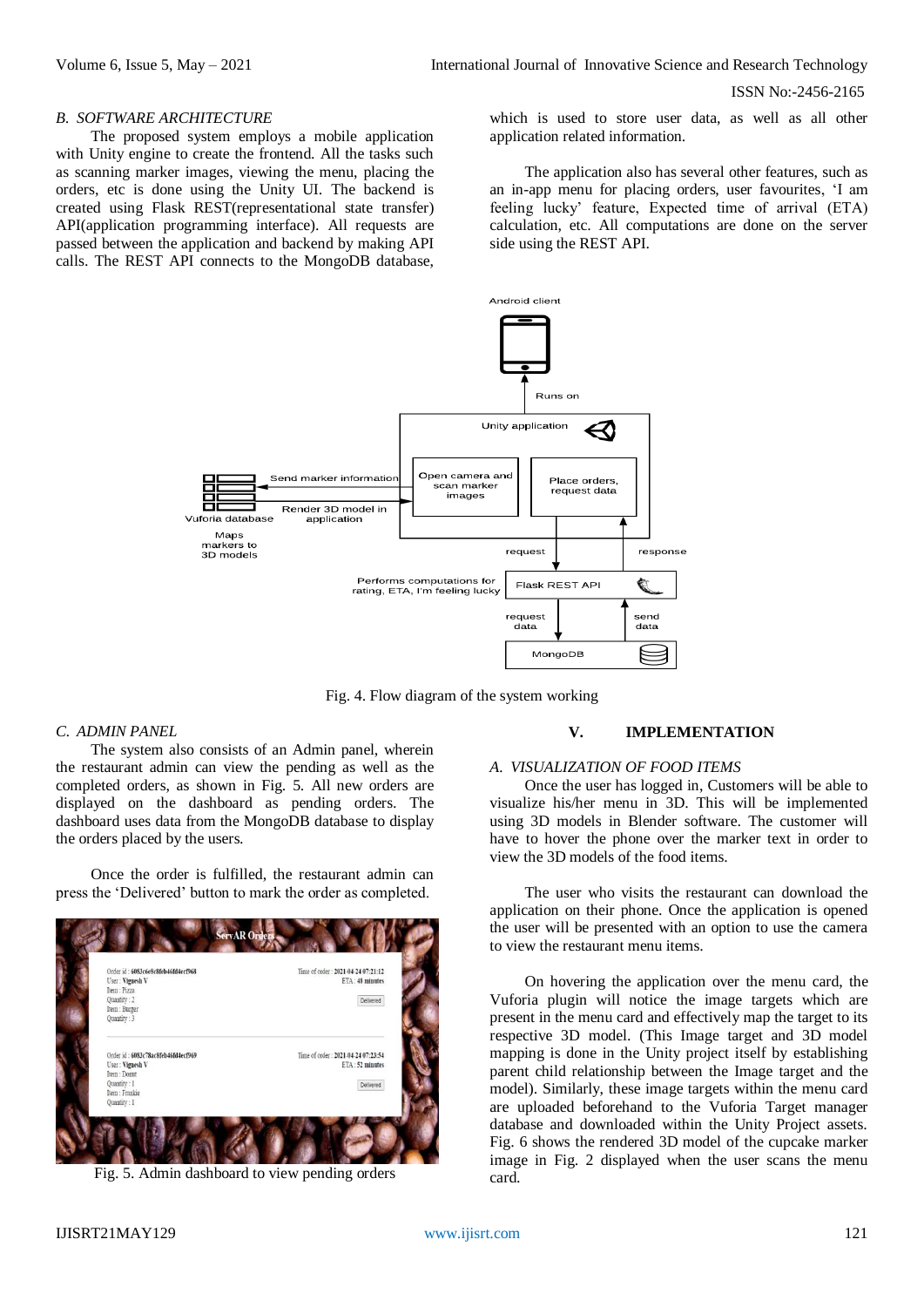

Fig. 6. 3D model visualization

### *B. RATING AND REVIEW*

Customers will be able to rate (only after placing the order) and view other's reviews of the dishes. The customer will have to hover the phone over the marker text in order to view the ratings and review of the food items scanned.

The ratings are calculated based using the Bayesian Rating model. This model takes into account both the average rating as well as the number of ratings. This method helps us in comparing food items with very few ratings, to items whose ratings have a high level of certainty. Bayesian ratings also help us in condensing the various ratings with different numbers of ratings to relative range, which makes it easy to compare any two or more ratings.

The formula used to calculate the Bayesian adjusted rating:

*Bayesian Adjusted Ratingi = ((Number of Ratingsi \* Ratings<sup>i</sup> ) + ∑i (Number of Ratingsi \* Ratingsi) ) / (Number of Ratings*<sup>*i*</sup> +  $\sum$ <sup>*i*</sup> (*Number of Ratings*<sup>*i*</sup>))

Fig. 7 shows the reviews and ratings of users about donuts. The date and time of the review, the stars given by the user is displayed along with the description.

| <b>ServAR</b><br>Donut reviews                                                         |                               |  |
|----------------------------------------------------------------------------------------|-------------------------------|--|
|                                                                                        |                               |  |
| Vignesh Viswanathan<br><b>Recording to the Second Property</b><br>3.6<br>Can be better | Tue, 09 Feb 2021 16:44:24 GMT |  |
| Vignesh v<br><b>ROCKETTS</b><br>2.4<br>mod is better.                                  | Tue, 09 Feb 2021 12:13:08 GMT |  |
| math1312<br>55<br>The State of the State of the State<br>amazing glaze                 | Thu, 04 Feb 2021 21:12:54 GMT |  |
| Vignesh<br><b>Seminar Antico</b> r 4.3<br>Good donut but not best                      | Mon. 01 Feb 2021 21:52:14 GMT |  |
| Margashi<br>$A \times A \times A$                                                      | Mon. 01 Feb 2021 21:42:57 GMT |  |

Fig. 7. Viewing the reviews of an item 'Donut'

# *C. ORDER PLACEMENT*

The user can add items to their cart by either scanning the restaurant menu using their device, or using the in-app menu. Once the items are added, the user can view the ETA and order total in the cart before placing the order. The orders placed are also shown on the admin portal of the restaurant. Once the orders are fulfilled, the restaurant can mark orders as delivered.

Fig. 8 shows the user cart with items added in it. Fig. 9 shows the order details once the order has been placed.

*D. EXPECTED TIME OF ARRIVAL (ETA) CALCULATION*

The ETA module is based on certain assumptions:

- Number of cooks in the restaurant will be fixed and equal to the distinct food items in the menu.
- Each cook will prepare only one designated food item at a time.
- The initial values like historical time for each food item. number of food items and the number of cooks for each food item will be taken as input from the admin panel.

| Items    |              |                               |
|----------|--------------|-------------------------------|
|          |              |                               |
|          |              |                               |
|          |              |                               |
|          | $\mathbf{2}$ |                               |
|          | $\mathbf{3}$ |                               |
|          |              |                               |
| minutes! |              |                               |
|          |              |                               |
|          |              | Order expected in the next 48 |

Fig. 8. Items added to cart



Fig 9. Order placed successfully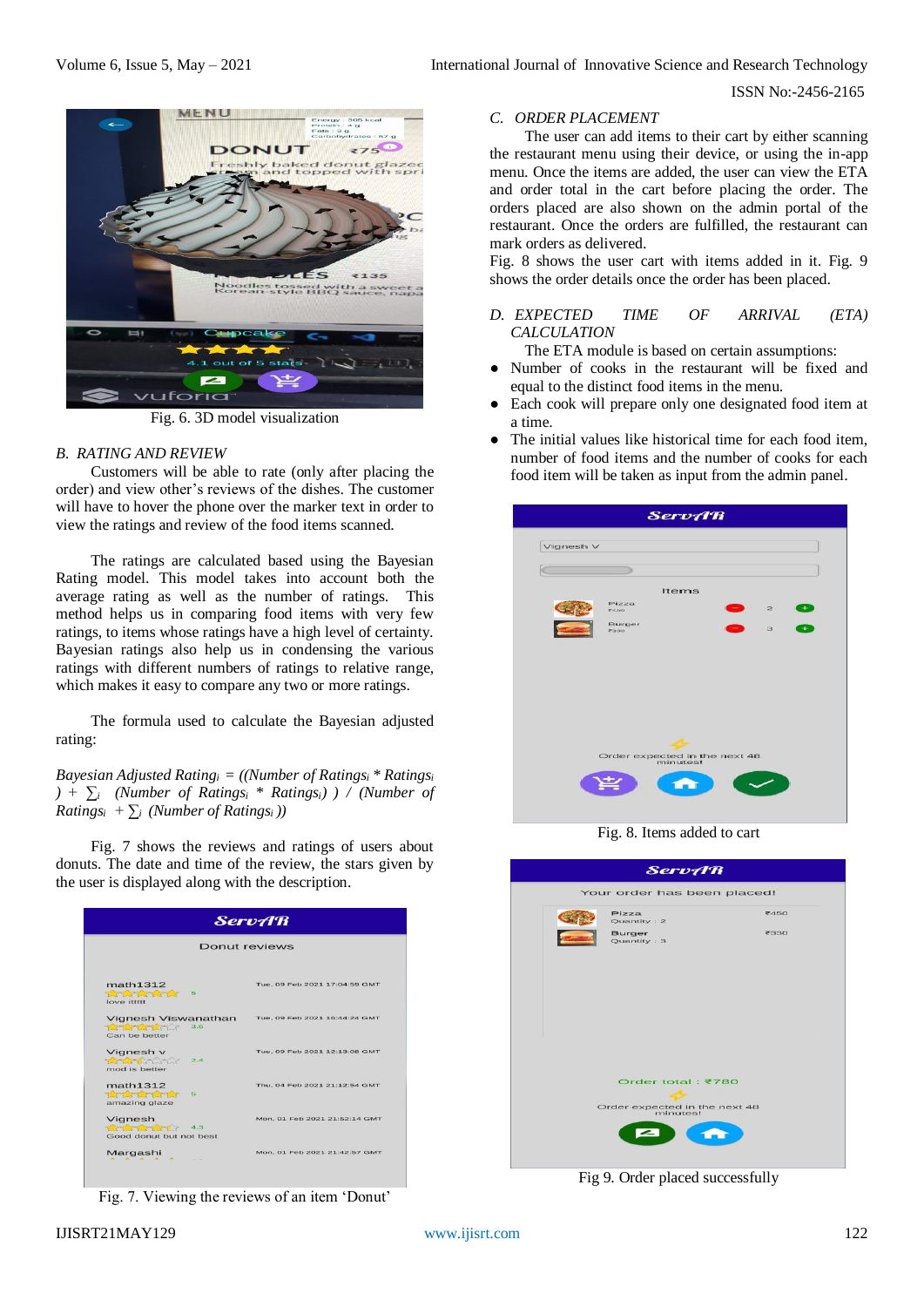There will be a queue for each of the food items. Orders will be placed in these queues in FCFS manner. Now, for the first item in the queue, we will take the average of the past orders, however for the next items we will sum the times for previous items in the queue and return the effective time.

#### Formula:

*ETA for current order* =  $\sum_i$  *(ETA of all previous orders)* + *∑<sup>i</sup> (ETA of all items in current order)*

The customer can view the ETA of the order both before and after placing the order. As we can see in Fig.8 ETA is displayed before the user places the order as well in Fig. 9 ETA is displayed after the order is placed successfully.

## *E. I'M FEELING LUCKY*

The I'm feeling lucky is basically a recommendation system, which suggests food items to the users based on certain criteria or factors. Fig. 10 shows the different factors or scores for a food item 'Donut'.

Following factors are considered:

- 1. Weekday
- 2. Time of the day
- 3. Popularity (number of orders for that food item)

Each food item is given a certain score in all of the above categories. For each order placed in the future, we make updates in the Factor table (Table with above factors keeping count of the past orders satisfying that factor). Now, when a new user comes up, the current factors will be considered and based on the Factor table, Lucky Scores of each item are calculated. The food items are ordered in descending order of their scores and the top 3 items are returned, so that the user can make an informed choice. The user interface for this is shown in Fig. 11.

Formula to calculate Lucky Scores: *LuckyScore(item) = PopularityScore(item) + MealTypeScore(item) + DayOfWeekScore(item)*

Now, whenever a new order is placed, the scores of the items are updated in the database as follows: *PopularityScore(item) = PopularityScore(item) + (1 \* itemQuantity) MealTypeScore(item) = MealTypeScore(item) + (0.8 \* itemQuantity) DayOfWeekScore(item) = DayOfWeekScore(item) + (0.5 \* itemQuantity)* 

A lot of trial and error was involved while considering the increments to update these parameters, whenever a new order is placed. After a few iterations, the formula was finalised as above.

```
id: ObjectId("60194138121b70eb7ee70cbd")
itemName: "Donut"
breakfastScore: 2
lunchScore: 2
snackScore: 9
dinnerScore: 3.5
mondayScore: 0.8
tuesdayScore: 0.8999999999999999
wednesdayScore: 1.1
thursdayScore: 1.2
fridayScore: 0.6
saturdayScore: 1.7000000000000002
sundayScore: 1
popularityScore: 29
```

| <b>ServAR</b>                      |                |           |  |  |
|------------------------------------|----------------|-----------|--|--|
|                                    |                |           |  |  |
| Here's some suggestions for you!   |                |           |  |  |
|                                    | Tea<br>₹12     | $\bullet$ |  |  |
|                                    | Burger<br>₹110 | $\bullet$ |  |  |
|                                    | Pizza<br>₹225  | $\bullet$ |  |  |
|                                    |                |           |  |  |
|                                    |                |           |  |  |
|                                    |                |           |  |  |
| $\blacklozenge$<br>$\bullet$ (iii) |                |           |  |  |
|                                    |                |           |  |  |

Fig 10. MongoDB database entry for an item "Donut"

Fig 11. I'm feeling Lucky screen

# *E. FAVOURITES*

The user can click on the favourites tab to view his most frequently ordered items. All past items of the user are stored in the database. These orders are filtered on the server side, and top 3 most frequently ordered items are sent back to the user. Fig 12. Shows the favourites screen shown to a particular user.

## *F. NUTRITIONAL CONTENT*

The user can view the nutritional content of the food item by clicking on the "i" icon as seen in Fig. 6. It displays details about Carbohydrates, Fats, Protein along with the Energy content of each of the food items. To extract the above information we make use of the Edamam API.